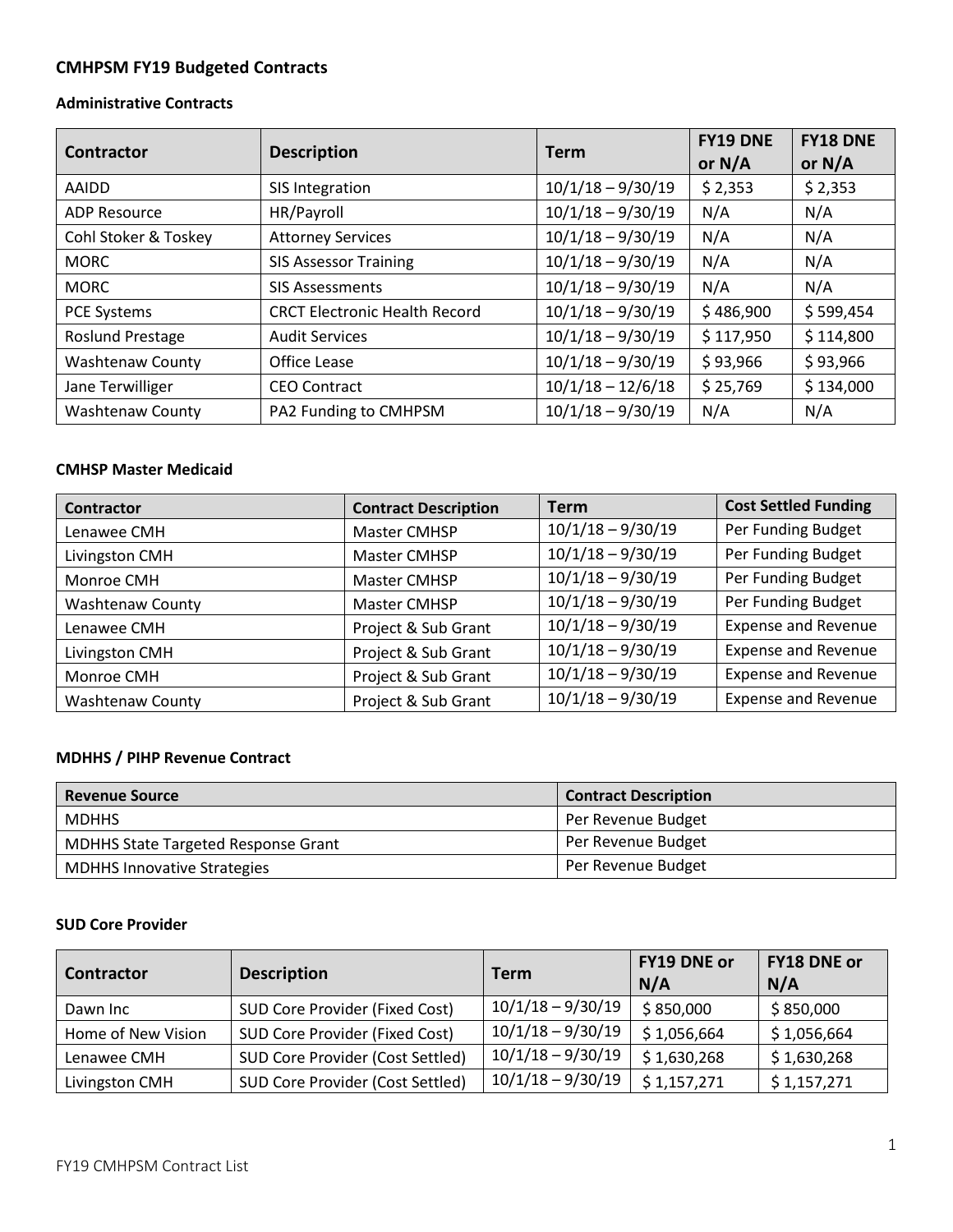# **SUD Grant Funded (Innovative Strategies or State Targeted Response)**

| <b>Contractor</b>                     | <b>Description</b>                             | <b>Term</b>         | <b>FY19 DNE or</b> | <b>FY18 DNE or</b> |
|---------------------------------------|------------------------------------------------|---------------------|--------------------|--------------------|
|                                       |                                                |                     | N/A                | N/A                |
| Genoa Pharmacy                        | Opioid Project Naloxone                        | $10/1/18 - 9/30/19$ | N/A                | N/A                |
| <b>Adapt Pharma</b>                   | FFS STR Pharmacy (NARCAN)                      | $10/1/18 - 9/30/19$ | N/A                | N/A                |
| Catholic Charities of                 | <b>STR Project Assert</b>                      | $10/1/18 - 9/30/19$ | \$83,038           | \$46,496           |
| SE Michigan                           |                                                |                     |                    |                    |
| Dawn Inc                              | Drug Court                                     | $10/1/18 - 9/30/19$ | \$41,888           | \$41,888           |
| Home of New Vision                    | <b>Enhancing Pregnant Women</b><br>Opiate Team | $10/1/18 - 9/30/19$ | \$115,619          | \$115,619          |
| Home of New Vision                    | <b>ROOT Team</b>                               | $10/1/18 - 9/30/19$ | \$76,847           | \$76,847           |
| Home of New Vision                    | <b>STR Project Assert</b>                      | $10/1/18 - 9/30/19$ | \$92,770           | \$51,068           |
| Lenawee CMH                           | Drug Court Peer Recovery Coach                 | $10/1/18 - 9/30/19$ | \$26,498           | \$26,498           |
| <b>Salvation Army Harbor</b><br>Light | Drug Court                                     | $10/1/18 - 9/30/19$ | \$54,600           | \$54,600           |
| University of Michigan                | Project STOP                                   | $10/1/18 - 9/30/19$ | \$45,718           | \$45,718           |
| <b>Washtenaw County</b>               | <b>ROOT Team</b>                               | $10/1/18 - 9/30/19$ | \$47,187           | \$47,187           |
| Packard Health                        | FFS STR Client Transportation                  | $10/1/18 - 9/30/19$ | N/A                | N/A                |
| Packard Health                        | FFS STR Monthly Service<br>Incentive           | $10/1/18 - 9/30/19$ | N/A                | N/A                |
| <b>Family Medical Center</b>          | FFS STR Client Transportation                  | $10/1/18 - 9/30/19$ | N/A                | N/A                |
| <b>Family Medical Center</b>          | FFS STR Monthly Service<br>Incentive           | $10/1/18 - 9/30/19$ | N/A                | N/A                |
| Key Development                       | FFS STR Client Transportation                  | $10/1/18 - 9/30/19$ | N/A                | N/A                |
| Key Development                       | FFS STR Monthly Service<br>Incentive           | $10/1/18 - 9/30/19$ | N/A                | N/A                |
| Genoa Pharmacy                        | Opioid Project Naloxone                        | $10/1/18 - 9/30/19$ | N/A                | N/A                |
| Adapt Pharma                          | FFS STR Pharmacy (NARCAN)                      | $10/1/18 - 9/30/19$ | N/A                | N/A                |
| Catholic Charities of<br>SE Michigan  | <b>STR Project Assert</b>                      | $10/1/18 - 9/30/19$ | \$83,038           | \$46,496           |
| Dawn Inc                              | Drug Court                                     | $10/1/18 - 9/30/19$ | \$41,888           | \$41,888           |

## **SUD PA2 Funded Projects**

| <b>Contractor</b>       | <b>Description</b>                              | Term                | <b>FY19 DNE or</b><br>N/A | <b>FY18 DNE or</b><br>N/A |
|-------------------------|-------------------------------------------------|---------------------|---------------------------|---------------------------|
| <b>Washtenaw County</b> | <b>SUD Crisis Team and Outreach</b><br>Supports | $10/1/18 - 9/30/19$ | \$97,683                  | \$97,683                  |
| Avalon                  | Integrated Health in PSH                        | $10/1/18 - 9/30/19$ | \$155,000                 | \$155,000                 |
| Dawn Inc                | Case Management & Peer<br>Supports              | $10/1/18 - 9/30/19$ | \$41,888                  | \$41,888                  |
| <b>Growth Works</b>     | Drug Education for Adjudicated<br>Youth         | $10/1/18 - 9/30/19$ | \$7,000                   | \$7,000                   |
| Growth Works            | <b>Enhanced Drug Screening</b>                  | $10/1/18 - 9/30/19$ | \$59,159                  | \$59,159                  |
| Halo                    | <b>SUD Opiate Issue Awareness</b>               | $10/1/18 - 9/30/19$ | \$15,750                  | \$15,750                  |
| Hegira                  | Project Inspire                                 | $10/1/18 - 9/30/19$ | \$114,390                 | \$114,390                 |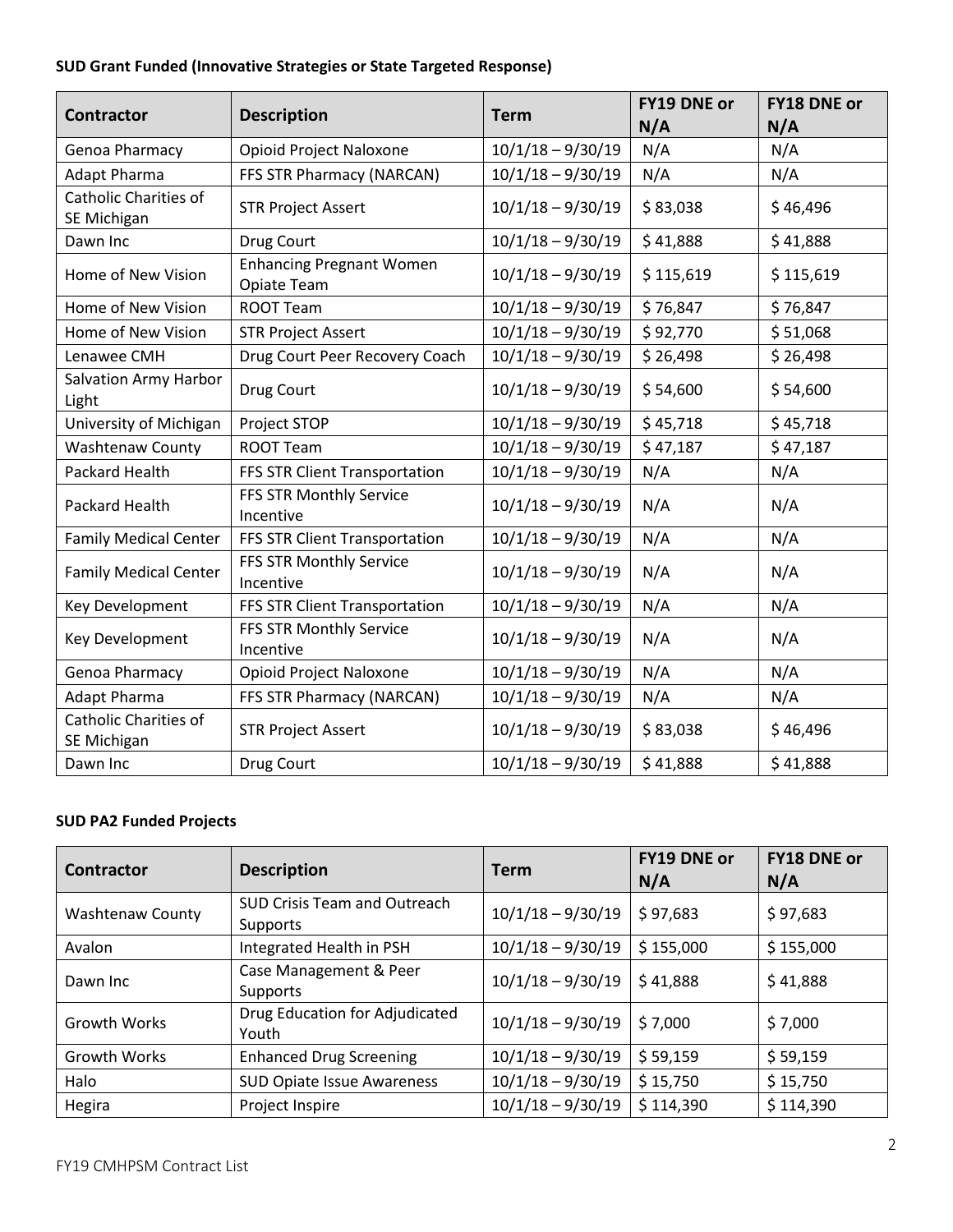| <b>Contractor</b>                    | <b>Description</b>                         | <b>Term</b>         | <b>FY19 DNE or</b><br>N/A | <b>FY18 DNE or</b><br>N/A |
|--------------------------------------|--------------------------------------------|---------------------|---------------------------|---------------------------|
| Home of New Vision                   | <b>MAT House</b>                           | $10/1/18 - 9/30/19$ | \$28,541                  | \$28,541                  |
| Home of New Vision                   | <b>WRAP</b>                                | $10/1/18 - 9/30/19$ | \$79,723                  | \$79,723                  |
| Lenawee County<br>Juvenile Court     | Intensive Home Based therapy               | $10/1/18 - 9/30/19$ | \$143,089                 | \$143,089                 |
| Livingston CMH                       | Wake Up Livingston Coordinator             | $10/1/18 - 9/30/19$ | \$40,000                  | \$40,000                  |
| Livingston County/<br>Livingston CMH | Livingston County Wraparound<br><b>MOU</b> | $10/1/18 - 9/30/19$ | \$40,000                  | \$40,000                  |
| Ozone / Corner Health                | <b>SBIRT for Youth Washtenaw</b>           | $10/1/18 - 9/30/19$ | \$150,000                 | \$150,000                 |
| Salvation Army Harbor<br>Light       | Peer Recovery                              | $10/1/18 - 9/30/19$ | \$25,000                  | \$25,000                  |
| Touchstone                           | <b>Recovery Housing PA2</b>                | $10/1/18 - 9/30/19$ | \$60,000                  | \$60,000                  |
| Unified HIV Health<br>and Beyond     | Community Peer Outreach and<br>Support     | $10/1/18 - 9/30/19$ | \$234,248                 | \$234,248                 |
| <b>Women Empowering</b><br>Women     | Post 60 Day Stay PA2                       | $10/1/18 - 9/30/19$ | \$64,040                  | \$64,040                  |
| CHRT/Washtenaw<br>Health Initiative  | <b>Opioid Project Coordinator</b>          | $10/1/18 - 9/30/19$ | \$47,989                  | \$47,989                  |

#### **SUD Prevention**

| <b>Contractor</b>                                  | <b>Description</b>                      | <b>Term</b>         | <b>FY19 Block</b><br>Grant<br><b>Funding</b> | <b>FY19 PA2</b><br><b>Funding</b> | <b>FY19</b><br><b>Contract</b><br><b>DNE</b> |
|----------------------------------------------------|-----------------------------------------|---------------------|----------------------------------------------|-----------------------------------|----------------------------------------------|
| <b>Catholic Charities of</b><br>SE Michigan        | <b>Student Leadership Teams</b>         | $10/1/18 - 9/30/19$ | \$114,318                                    |                                   | \$114,318                                    |
| <b>Catholic Social</b><br>Services of<br>Washtenaw | <b>CAGE Screening</b>                   | $10/1/18 - 9/30/19$ | \$28,727                                     |                                   | \$28,727                                     |
| <b>Catholic Social</b><br>Services of<br>Washtenaw | <b>Get Connected</b>                    | $10/1/18 - 9/30/19$ | \$30,965                                     |                                   | \$30,965                                     |
| <b>Catholic Social</b><br>Services of<br>Washtenaw | <b>Prevention Services</b>              | $10/1/18 - 9/30/19$ | \$10,000                                     |                                   | \$10,000                                     |
| Eastern Michigan                                   | <b>Prevention Theatre</b><br>Collective | $10/1/18 - 9/30/19$ | \$73,647                                     |                                   | \$73,647                                     |
| Karen Bergbower &<br>Associates                    | Lenawee Synar/DYTUR<br>Prevention       | $10/1/18 - 9/30/19$ | \$21,432                                     | \$3,000                           | \$24,432                                     |
| Karen Bergbower &<br>Associates                    | Livingston Synar/DYTUR<br>Prevention    | $10/1/18 - 9/30/19$ | \$19,901                                     | \$1,400                           | \$21,301                                     |
| Karen Bergbower &<br>Associates                    | Monroe Synar/DYTUR<br>Prevention        | $10/1/18 - 9/30/19$ | \$28,575                                     | \$1,600                           | \$30,175                                     |
| Karen Bergbower &<br>Associates                    | Washtenaw Synar/DYTUR<br>Prevention     | $10/1/18 - 9/30/19$ | \$43,099                                     | \$2,000                           | \$45,099                                     |
| Lenawee CMH                                        | <b>Community Trials</b><br>Intervention | $10/1/18 - 9/30/19$ | \$23,194                                     | \$1,000                           | \$24,194                                     |
| Lenawee CMH                                        | Do Your Part                            | $10/1/18 - 9/30/19$ | \$13,787                                     |                                   | \$13,787                                     |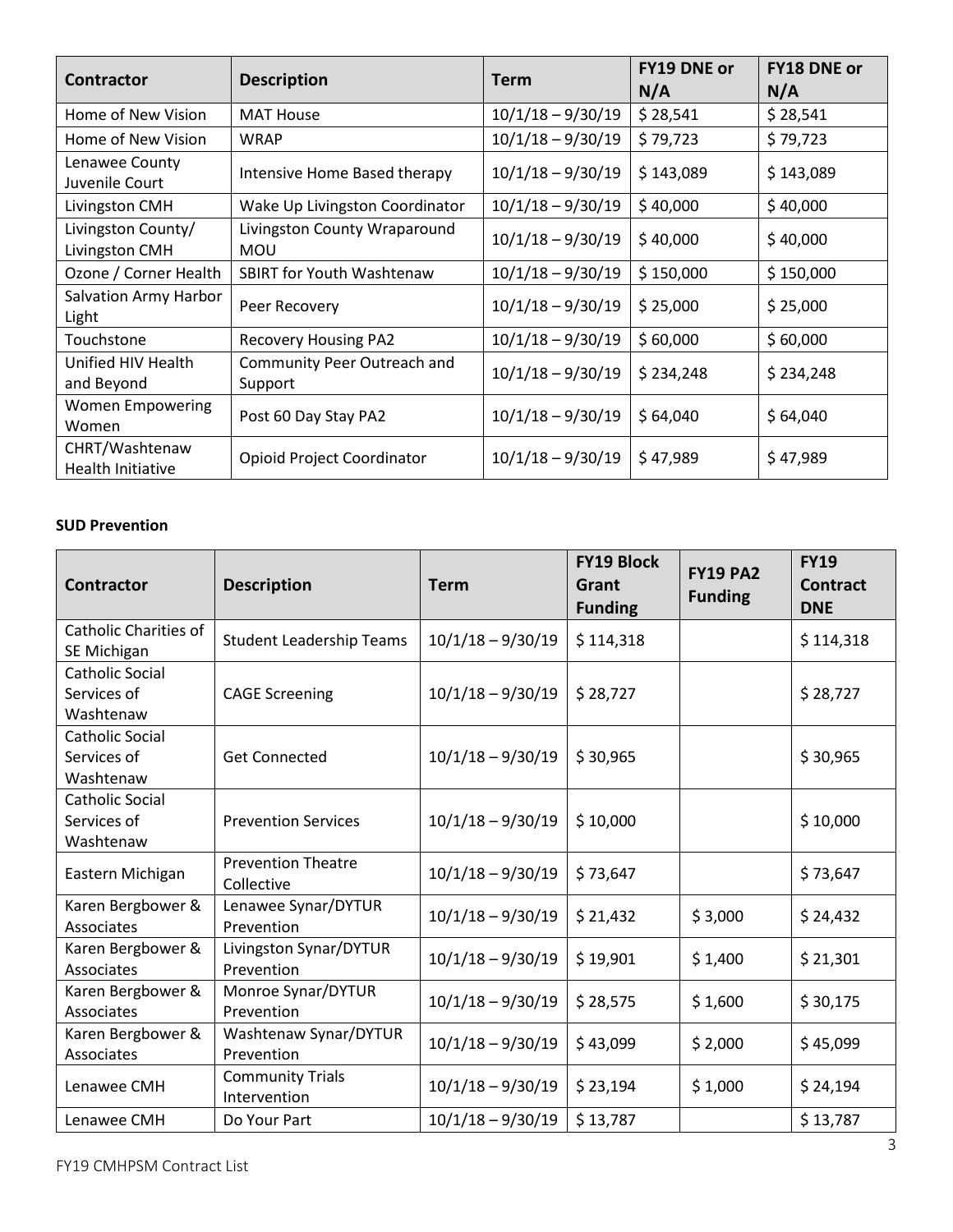| <b>Contractor</b>                              | <b>Description</b>              | <b>Term</b>         | <b>FY19 Block</b><br>Grant<br><b>Funding</b> | <b>FY19 PA2</b><br><b>Funding</b> | <b>FY19</b><br><b>Contract</b><br><b>DNE</b> |
|------------------------------------------------|---------------------------------|---------------------|----------------------------------------------|-----------------------------------|----------------------------------------------|
| Lenawee CMH                                    | <b>Student Leadership Teams</b> | $10/1/18 - 9/30/19$ | \$32,019                                     |                                   | \$32,019                                     |
| Livingston County<br><b>Catholic Charities</b> | <b>CBSG</b>                     | $10/1/18 - 9/30/19$ | \$47,449                                     |                                   | \$47,449                                     |
| Livingston County<br><b>Catholic Charities</b> | <b>CMCA</b>                     | $10/1/18 - 9/30/19$ | \$73,145                                     | \$3,000                           | \$76,145                                     |
| Livingston County<br><b>Catholic Charities</b> | <b>Project Success</b>          | $10/1/18 - 9/30/19$ | \$212,368                                    |                                   | \$212,368                                    |
| Livingston County<br><b>Catholic Charities</b> | Safe Homes                      | $10/1/18 - 9/30/19$ | \$4,000                                      |                                   | \$4,000                                      |
| Livingston County<br><b>Catholic Charities</b> | Youth Led Prevention            | $10/1/18 - 9/30/19$ | \$59,142                                     |                                   | \$59,142                                     |
| Monroe County ISD                              | <b>Strengthening Families</b>   | $10/1/18 - 9/30/19$ | \$21,804                                     |                                   | \$21,804                                     |
| Monroe County ISD                              | <b>SUD Prevention</b>           | $10/1/18 - 9/30/19$ | \$117,469                                    |                                   | \$117,469                                    |
| St. Joe's Mercy -<br>Chelsea                   | <b>Project Success</b>          | $10/1/18 - 9/30/19$ | \$55,428                                     |                                   | \$55,428                                     |
| St. Joe's Mercy -<br>Chelsea                   | <b>SRSLY</b>                    | $10/1/18 - 9/30/19$ | \$48,509                                     |                                   | \$48,509                                     |
| University of<br>Michigan                      | <b>Project Success</b>          | $10/1/18 - 9/30/19$ | \$58,800                                     |                                   | \$58,800                                     |

## **SUD Womens Specialty**

| <b>Contractor</b>            | <b>Description</b>      | <b>Term</b>         | <b>FY19 Block</b><br>Grant<br><b>Funding</b> | <b>FY19 PA2</b><br><b>Funding</b> | <b>FY19</b><br><b>Contract</b><br><b>DNE</b> |
|------------------------------|-------------------------|---------------------|----------------------------------------------|-----------------------------------|----------------------------------------------|
| <b>Catholic Charities of</b> |                         | $10/1/18 - 9/30/19$ |                                              |                                   |                                              |
| SE Michigan                  | <b>Womens Specialty</b> |                     | \$94,293                                     | \$100,000                         | \$194,293                                    |
| Home of New                  |                         | $10/1/18 - 9/30/19$ |                                              |                                   |                                              |
| Vision                       | <b>Womens Specialty</b> |                     | \$174,458                                    | \$142,952                         | \$317,410                                    |
| Lenawee CMH                  | <b>Womens Specialty</b> | $10/1/18 - 9/30/19$ | \$23,658                                     |                                   | \$23,658                                     |
| Livingston CMH               | <b>Womens Specialty</b> | $10/1/18 - 9/30/19$ | \$123,248                                    |                                   | \$123,248                                    |

## **SUD Other SUD Service**

| Contractor            | <b>Description</b>               | <b>Term</b>         | <b>FY19 Block</b><br>Grant<br><b>Funding</b> | <b>FY19 PA2</b><br><b>Funding</b> | <b>FY19</b><br>Contract<br><b>DNE</b> |
|-----------------------|----------------------------------|---------------------|----------------------------------------------|-----------------------------------|---------------------------------------|
| Catholic Charities of | Case Management & Peer           | $10/1/18 - 9/30/19$ | \$119,866                                    |                                   | \$119,866                             |
| SE Michigan           | Supports                         |                     |                                              |                                   |                                       |
| Catholic Charities of | Monroe Engagement                | $10/1/18 - 9/30/19$ | \$181,680                                    | \$103,333                         | \$285,013                             |
| SE Michigan           | Center                           |                     |                                              |                                   |                                       |
| Home of New           | <b>Engagement Center</b>         | $10/1/18 - 9/30/19$ | \$160,000                                    | \$240,000                         | \$400,000                             |
| Vision                |                                  |                     |                                              |                                   |                                       |
| Home of New           |                                  | $10/1/18 - 9/30/19$ | \$134,998                                    | \$244,274                         | \$379,272                             |
| Vision                | <b>Recovery Support Services</b> |                     |                                              |                                   |                                       |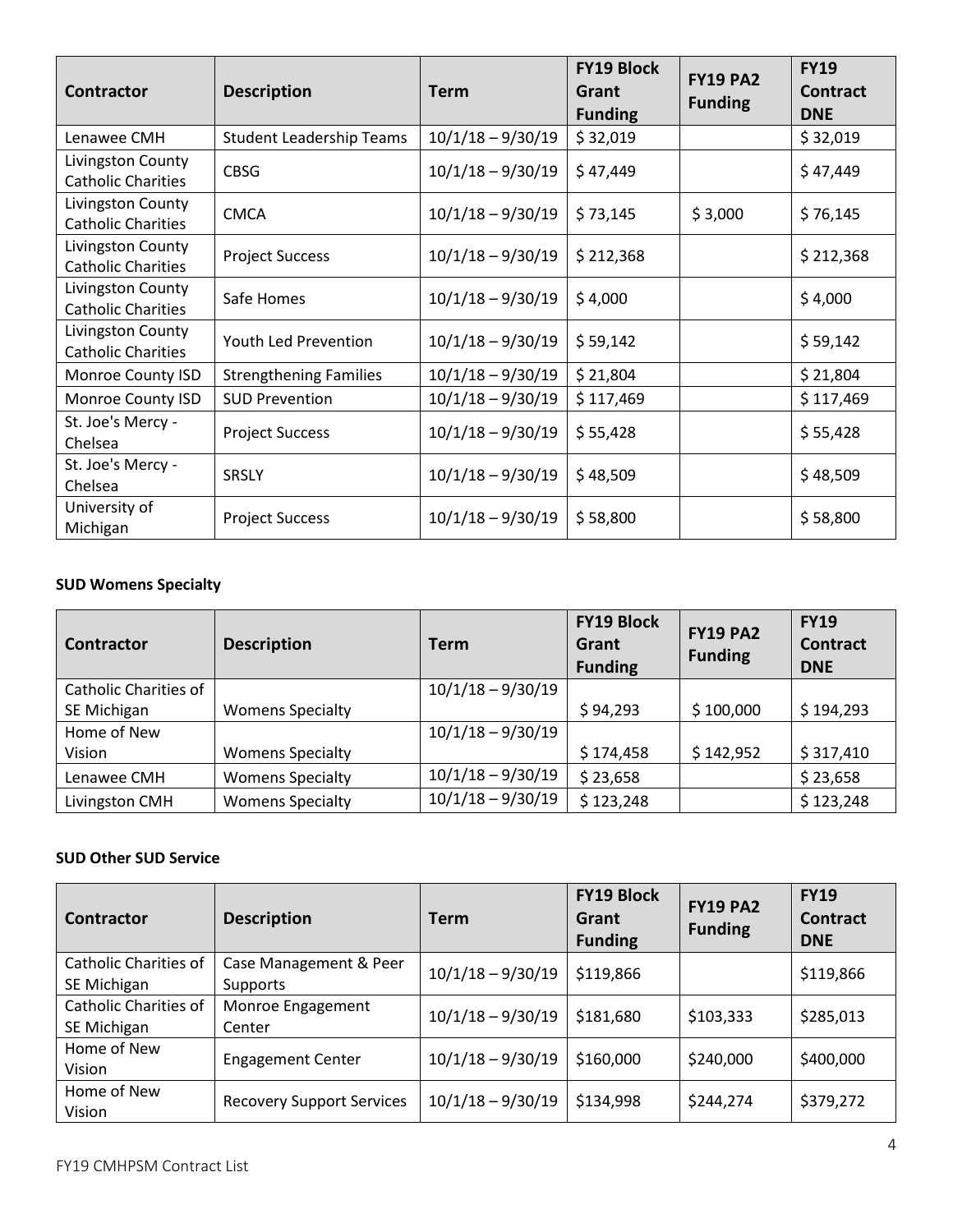| Contractor     | <b>Description</b>              | <b>Term</b>         | <b>FY19 Block</b><br>Grant<br><b>Funding</b> | <b>FY19 PA2</b><br><b>Funding</b> | <b>FY19</b><br><b>Contract</b><br><b>DNE</b> |
|----------------|---------------------------------|---------------------|----------------------------------------------|-----------------------------------|----------------------------------------------|
| Lenawee CMH    | Lenawee Engagement<br>Center    | $10/1/18 - 9/30/19$ | \$159,964                                    | \$133,739                         | \$293,703                                    |
| Livingston CMH | Livingston Engagement<br>Center | $10/1/18 - 9/30/19$ | \$100,694                                    | \$401,041                         | \$501,735                                    |

#### **SUD Fee-For-Service**

| <b>Contractor</b>                       | <b>Term</b>         |
|-----------------------------------------|---------------------|
| Ann Arbor Treatment Center - CRC Health | $10/1/18 - 9/30/20$ |
| <b>Bear River</b>                       | $10/1/18 - 9/30/20$ |
| Catholic Charities of SE Michigan       | $10/1/18 - 9/30/20$ |
| Dawn Inc                                | $10/1/18 - 9/30/20$ |
| Hegira                                  | $10/1/18 - 9/30/20$ |
| Boysville/Holy Cross/Kairos             | $10/1/18 - 9/30/20$ |
| Home of New Vision                      | $10/1/18 - 9/30/20$ |
| Passion of Mind                         | $10/1/18 - 9/30/20$ |
| Personalized Nursing Light House        | $10/1/18 - 9/30/20$ |
| <b>Premier Services</b>                 | $10/1/18 - 9/30/20$ |
| Salvation Army Harbor Light             | $10/1/18 - 9/30/20$ |
| Therapeutics, LLC.                      | $10/1/18 - 9/30/20$ |
| Touchstone                              | $10/1/18 - 9/30/20$ |
| Trinity Health - Greenbrook             | $10/1/18 - 9/30/20$ |
| Women Empowering Women                  | $10/1/18 - 9/30/20$ |

### **SUD Fee-For-Service (Out of Network)**

| Contractor              | Term                |
|-------------------------|---------------------|
| Sacred Heart            | $10/1/18 - 9/30/20$ |
| <b>Victory Clinical</b> | $10/1/18 - 9/30/20$ |

### **CMHPSM SUD Fee-For-Service Rates**

| <b>FY19 SUD Fee-for-Service Contract Fee Schedule</b> |           |                               | Coverage        |          |  |  | 10/1/2018 |              |                                          |
|-------------------------------------------------------|-----------|-------------------------------|-----------------|----------|--|--|-----------|--------------|------------------------------------------|
| <b>HCPCS/</b><br><b>CPT</b>                           |           | <b>MOD</b> Service            | <b>Duration</b> | Rate     |  |  |           |              | MED HMP SABG PA2 Difference<br>from FY18 |
| 90791                                                 | HF        | <b>Psychiatric Evaluation</b> | Encounter       | \$100.00 |  |  |           | ✔            |                                          |
| 90792                                                 | <b>HF</b> | <b>Psychiatric Evaluation</b> | Encounter       | \$175.00 |  |  |           | $\checkmark$ |                                          |
| 90832                                                 | HF        | 30 minutes of Psychotherapy   | Encounter       | \$60.00  |  |  |           | $\checkmark$ |                                          |
| 90834                                                 | <b>HF</b> | 45 minutes of Psychotherapy   | Encounter       | \$85.00  |  |  |           | $\checkmark$ |                                          |
| 90837                                                 | HF        | 60 minutes of Psychotherapy   | Encounter       | \$110.00 |  |  |           | $\checkmark$ |                                          |
| 90853                                                 | HF        | Group Therapy per Session     | Encounter       | \$26.00  |  |  |           | $\checkmark$ |                                          |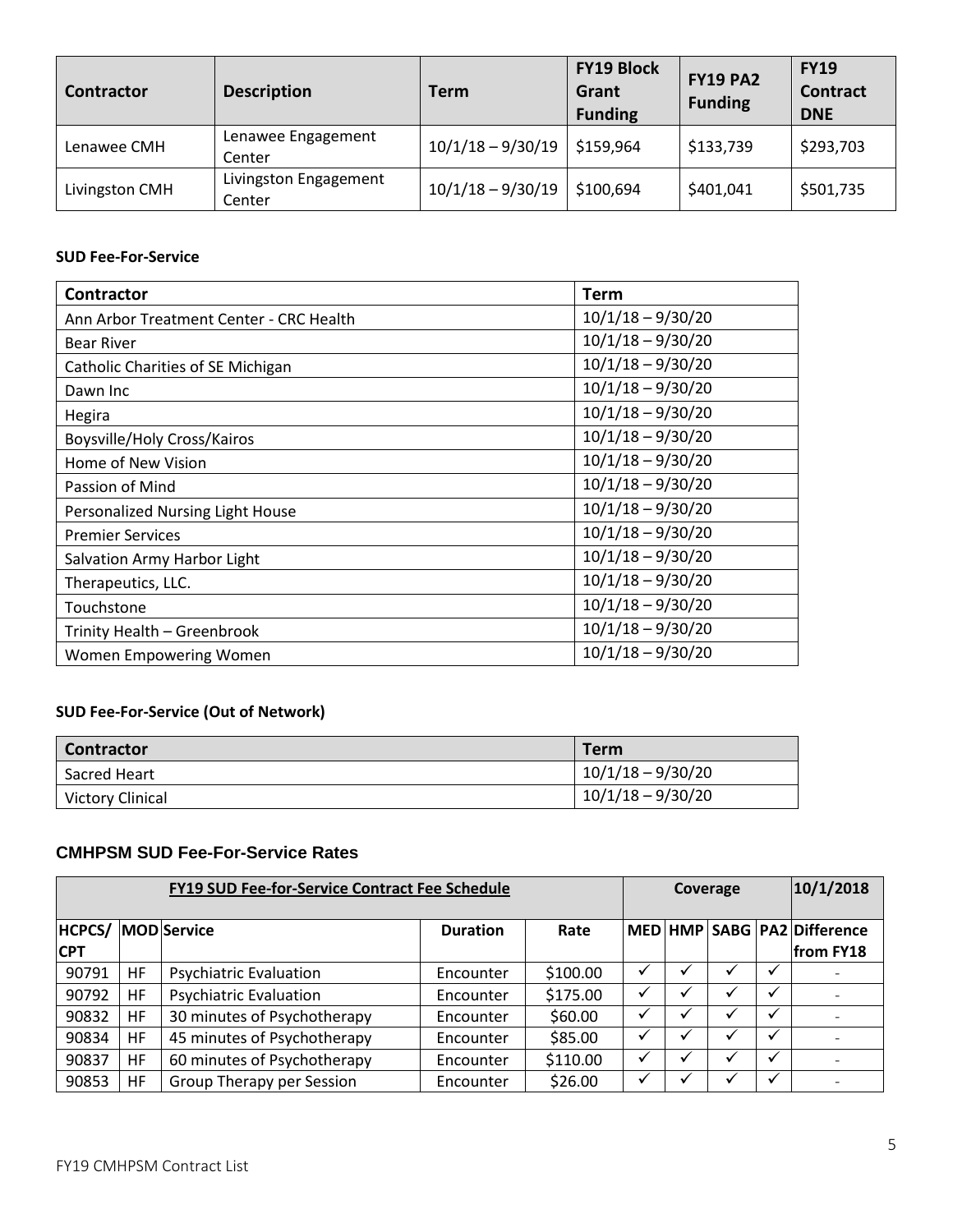|                                         | <b>FY19 SUD Fee-for-Service Contract Fee Schedule</b> |                                                                                                                                        |                 |          | Coverage                |              |              |              | 10/1/2018                                |  |
|-----------------------------------------|-------------------------------------------------------|----------------------------------------------------------------------------------------------------------------------------------------|-----------------|----------|-------------------------|--------------|--------------|--------------|------------------------------------------|--|
| <b>HCPCS/ MOD Service</b><br><b>CPT</b> |                                                       |                                                                                                                                        | <b>Duration</b> | Rate     |                         |              |              |              | MED HMP SABG PA2 Difference<br>from FY18 |  |
| 97810                                   |                                                       | Acupuncture 1 or more needles,<br>initial 15 minutes                                                                                   | Encounter       | \$40.00  |                         |              | ✓            | ✓            |                                          |  |
| 97811                                   |                                                       | Acupuncture 1 or more needles,<br>each additional 15 minutes                                                                           | Encounter       | \$40.00  |                         |              | ✓            | $\checkmark$ |                                          |  |
| 99201                                   | <b>HF</b>                                             | <b>E&amp;M New Patient Low</b>                                                                                                         | Encounter       | \$40.00  | $\checkmark$            | $\checkmark$ | ✓            | ✓            | $\bar{a}$                                |  |
| 99202                                   | <b>HF</b>                                             | <b>E&amp;M New Patient Med</b>                                                                                                         | Encounter       | \$60.00  | $\checkmark$            | ✓            | ✓            | ✓            |                                          |  |
| 99203                                   | HF                                                    | <b>E&amp;M New Patient High</b>                                                                                                        | Encounter       | \$80.00  | $\checkmark$            | ✓            | ✓            | $\checkmark$ | $\qquad \qquad \blacksquare$             |  |
| 99204                                   | HF                                                    | <b>E&amp;M New Patient High</b>                                                                                                        | Encounter       | \$90.00  |                         |              |              |              |                                          |  |
| 99205                                   | HF                                                    | <b>E&amp;M New Patient High</b>                                                                                                        | Encounter       | \$100.00 |                         |              |              |              |                                          |  |
| 99211                                   | HF                                                    | <b>E&amp;M Existing Patient No Doc Low</b>                                                                                             | Encounter       | \$30.00  | $\checkmark$            | ✓            | ✓            | ✓            | $\overline{\phantom{a}}$                 |  |
| 99212                                   | HF                                                    | <b>E&amp;M Existing Patient Low</b>                                                                                                    | Encounter       | \$35.00  | $\checkmark$            | $\checkmark$ | $\checkmark$ | $\checkmark$ |                                          |  |
| 99213                                   | HF                                                    | <b>E&amp;M Existing Patient Med</b>                                                                                                    | Encounter       | \$55.00  | $\checkmark$            | $\checkmark$ | $\checkmark$ | $\checkmark$ | $\overline{\phantom{a}}$                 |  |
| 99214                                   | HF                                                    | <b>E&amp;M Existing Patient Mod-High</b>                                                                                               | Encounter       | \$75.00  | $\checkmark$            | $\checkmark$ | $\checkmark$ | $\checkmark$ | $\qquad \qquad -$                        |  |
| 99215                                   | <b>HF</b>                                             | <b>E&amp;M Existing Patient High</b>                                                                                                   | Encounter       | \$75.00  | $\checkmark$            | $\checkmark$ | $\checkmark$ | $\checkmark$ |                                          |  |
| H0001                                   |                                                       | Alcohol and/or Drug Assessment                                                                                                         | Encounter       | \$60.00  | $\overline{\checkmark}$ | $\checkmark$ | $\checkmark$ | $\checkmark$ | $\overline{\phantom{a}}$                 |  |
| H0003                                   |                                                       | Laboratory analysis of specimens<br>to detect presence of alcohol or<br>drugs.                                                         | Encounter       | \$15.00  | $\checkmark$            | $\checkmark$ | ✓            | ✓            |                                          |  |
| H0004                                   |                                                       | Behavioral<br>Health<br>Individual<br><b>Counseling and Therapy</b>                                                                    | Per 15 mins     | \$15.00  | $\checkmark$            | ✓            | $\checkmark$ | ✓            |                                          |  |
| H0005                                   |                                                       | Alcohol & Drug Group Counseling<br>by Clinician                                                                                        | Encounter       | \$26.00  | ✓                       | ✓            | ✓            | ✓            |                                          |  |
| H0006                                   |                                                       | SUD Case Management- Services<br>provided to link clients to other<br>essential medical, educational,<br>social and/or other services. | Encounter       | \$30.00  |                         |              | ✓            | $\checkmark$ |                                          |  |
| H0010                                   |                                                       | Alcohol and/or drug services; sub-<br>detoxification;<br>medically<br>acute<br>monitored residential detox<br>(ASAM Level III.7.D)     | Per Day         | \$175.00 | ✓                       | ✓            |              | ✓            |                                          |  |
| H0010                                   | HA                                                    | Adolescent Alcohol and/or drug<br>services; sub-acute detoxification;<br>medically monitored residential<br>detox (ASAM Level III.7.D) | Per Day         | \$325.00 | ✓                       | $\checkmark$ | ✓            | ✓            |                                          |  |
| H0012                                   |                                                       | Alcohol and/or drug services; sub-<br>acute detoxification (residential<br>addiction program outpatient)                               | Per Day         | \$175.00 | ✓                       | $\checkmark$ | ✓            | $\checkmark$ |                                          |  |
| H0012                                   | HA                                                    | Adolescent Alcohol and/or drug<br>services; sub-acute detoxification<br>(residential<br>addiction<br>program<br>outpatient)            | Per Day         | \$325.00 | ✓                       | ✓            |              | ✓            |                                          |  |
| H0014                                   |                                                       | Alcohol and/or drug services; sub-<br>acute detoxification; medically<br>residential<br>monitored<br>detox<br>(ASAM Level I.D)         | Per Day         | \$175.00 | ✓                       | ✓            | ✓            | ✓            |                                          |  |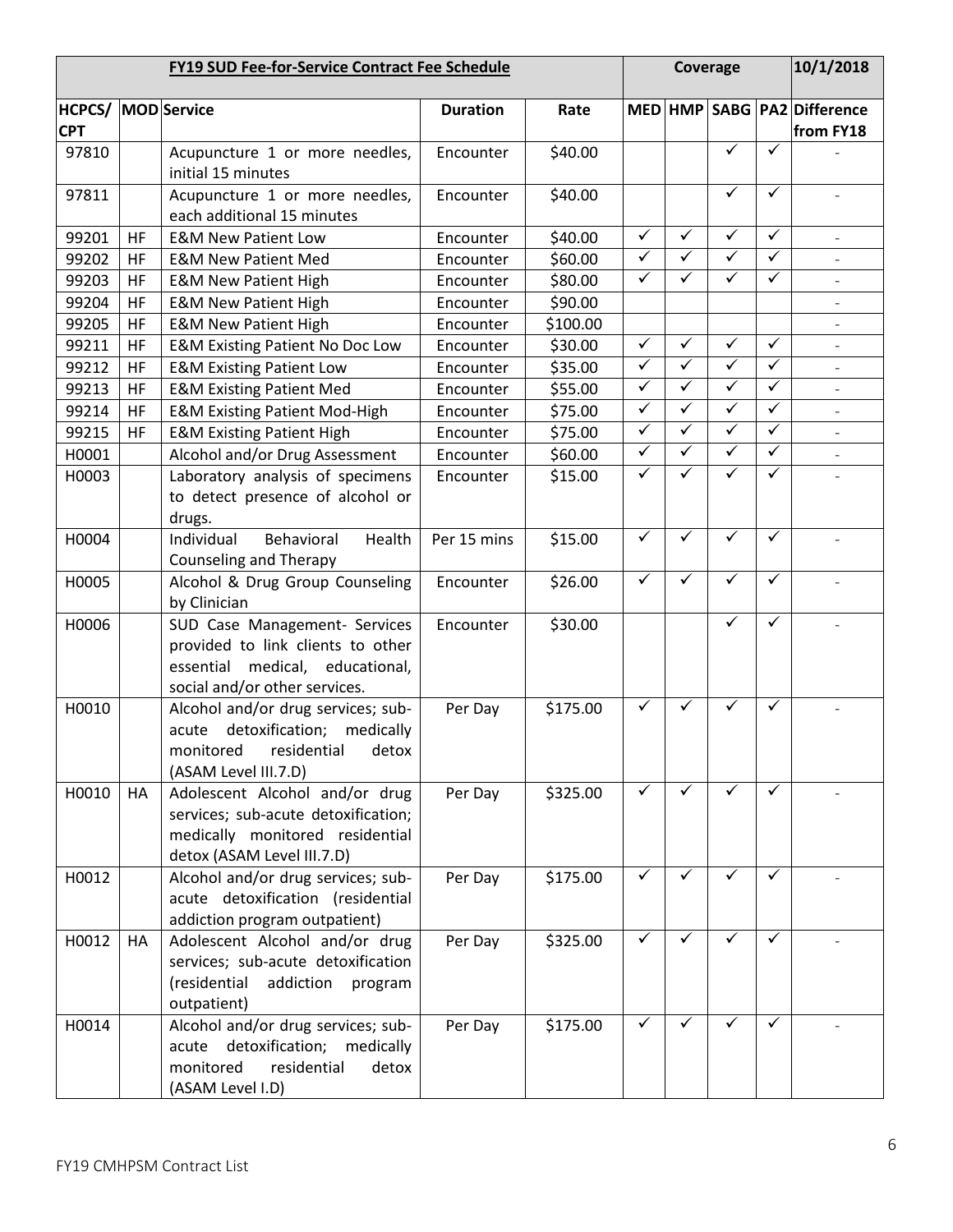|                     | <b>FY19 SUD Fee-for-Service Contract Fee Schedule</b> |                                                                                                                                                                                                                                                                                                                                        |                 | Coverage |   |   |   | 10/1/2018      |                             |
|---------------------|-------------------------------------------------------|----------------------------------------------------------------------------------------------------------------------------------------------------------------------------------------------------------------------------------------------------------------------------------------------------------------------------------------|-----------------|----------|---|---|---|----------------|-----------------------------|
| HCPCS/ MOD Service  |                                                       |                                                                                                                                                                                                                                                                                                                                        | <b>Duration</b> | Rate     |   |   |   |                | MED HMP SABG PA2 Difference |
| <b>CPT</b><br>H0014 | HA                                                    | Adolescent Alcohol and/or drug<br>services; sub-acute detoxification;<br>medically monitored residential<br>detox (ASAM Level I.D)                                                                                                                                                                                                     | Per Day         | \$325.00 | ✓ | ✓ |   | ✓              | from FY18                   |
| H0015               |                                                       | IOP Intensive Outpatient Care                                                                                                                                                                                                                                                                                                          | Per Day         | \$110.00 | ✓ | ✓ | ✓ | ✓              |                             |
| H0018               |                                                       | Alcohol and/or drug services;<br>corresponds to services provided<br>in a ASAM Level III.1 program,<br>previously referred to as short<br>residential<br>(non-hospital<br>term<br>residential treatment program)                                                                                                                       | Per Day         | \$120.00 | ✓ |   | ✓ | $\checkmark$   |                             |
| H0018               | HA                                                    | Adolescent Alcohol and/or drug<br>services; corresponds to services<br>provided in a ASAM Level III.1<br>program, previously referred to as<br>residential<br>short term<br>$(non-$<br>residential<br>hospital<br>treatment<br>program)                                                                                                | Per Day         | \$285.00 | ✓ |   |   | ✓              |                             |
| H0019               |                                                       | Alcohol and/or drug services;<br>corresponds to services provided<br>in ASAM Level III.3 and ASAM Level<br>III.5 programs, previously referred<br>to as long-term residential (non-<br>medical,<br>non-acute<br>care<br>in.<br>residential treatment<br>program<br>where stay is typically longer than<br>30 days)                     | Per Day         | \$110.00 | ✓ | ✓ |   | ✓              |                             |
| H0019               | HA                                                    | Adolescent Alcohol and/or drug<br>services; corresponds to services<br>provided in ASAM Level III.3 and<br><b>ASAM</b><br>Level<br>III.5<br>programs,<br>previously referred to as long-term<br>residential<br>(non-medical,<br>non-<br>acute care in residential treatment<br>program where stay is typically<br>longer than 30 days) | Per Day         | \$255.00 | 2 | 7 | 2 | $\overline{2}$ |                             |
| H0020               |                                                       | <b>Methadone Dosing</b>                                                                                                                                                                                                                                                                                                                | Encounter       | \$5.50   | ✓ | ✓ | ✓ | $\checkmark$   |                             |
| H0033               |                                                       | Pharmacological Support - Oral<br>medication administration, direct<br>observation.<br>(Use<br>for<br>Buprenorphine<br>or<br>Suboxone<br>administration and/or service -<br>provision of the drug).                                                                                                                                    | Encounter       | \$9.00   |   |   | ✓ | ✓              |                             |
| H0038               | HF.                                                   | <b>Recovery Coach/Peer Services</b>                                                                                                                                                                                                                                                                                                    | Per 15 mins     | \$25.00  |   |   |   |                |                             |